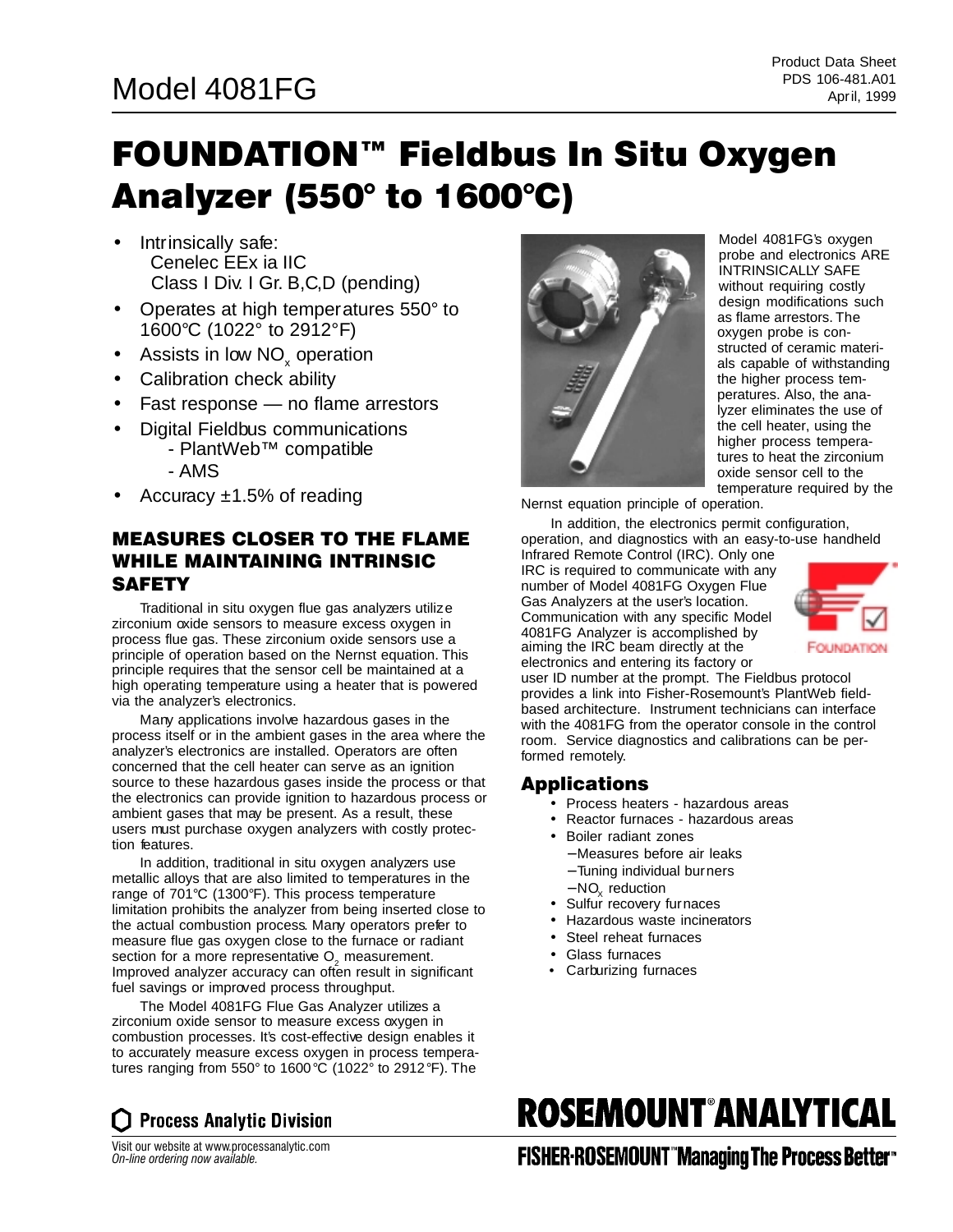#### MODEL 4081FG TWO-WIRE HIGH TEMPERATURE OXYGEN ANALYZER FEATURES AND BENEFITS

| <b>FEATURES</b>                                                                                                | <b>BENEFITS</b>                                                                                                                                                                                                                             |  |  |  |  |  |  |
|----------------------------------------------------------------------------------------------------------------|---------------------------------------------------------------------------------------------------------------------------------------------------------------------------------------------------------------------------------------------|--|--|--|--|--|--|
| Both the analyzer s in situ probe and<br>the electronics are intrinsically safe.                               | Provides protection from hazardous process or ambient gases, preventing<br>explosions with out requiring field-mounted electrical barriers, flame arrestors, or<br>special enclosures. Explosion-proof conduit is not required for cabling. |  |  |  |  |  |  |
| Operates in process gases ranging<br>from 550 $\circ$ to 1600 $\circ$ C (1022 $\circ$ to<br>$2912^{\circ}F$ ). | Provides accurate oxygen flue gas analysis closer to the flame in boiler<br>applications; enables a ccurate flue gas analysis in high temperature process<br>heater or furnace applications.                                                |  |  |  |  |  |  |
| Provides FOUNDATION Fieldbus<br>communications.                                                                | Provides convenient and cost-effective operator access to key analyzer<br>parameters; provides analyzer diagnostic capabilities from the terminations room,<br>instrument maintenance shop, or control room.                                |  |  |  |  |  |  |
| Provides accuracy of $-1.5%$ of<br>reading.                                                                    | Best accuracy specification for analyzer of its type in the industry; enables tighter<br>energy control in process which helps user reduce energy costs; improve process<br>throughput.                                                     |  |  |  |  |  |  |

#### MODEL 4081FG OPERATOR INTERFACE

The Fieldbus protocol provides a link into Fisher-Rosemount's PlantWeb Field-Based Architecture. Instrument technicians can interface with the Oxymitter from the operator console in the control room. Service diagnostics and calibrations can be performed remotely.

#### Calibration Check Capability

The Model 4081FG offers the ability to flow calibration gases to the probe for calibration check. This feature helps ensure that your Model 4081FG Analyzer is performing within calibration and its specifications, providing accurate oxygen flue gas measurements to help you save fuel or improve process throughput.

**Fieldbus Communications provides digital communications from field device to field device over a single pair of wires.**

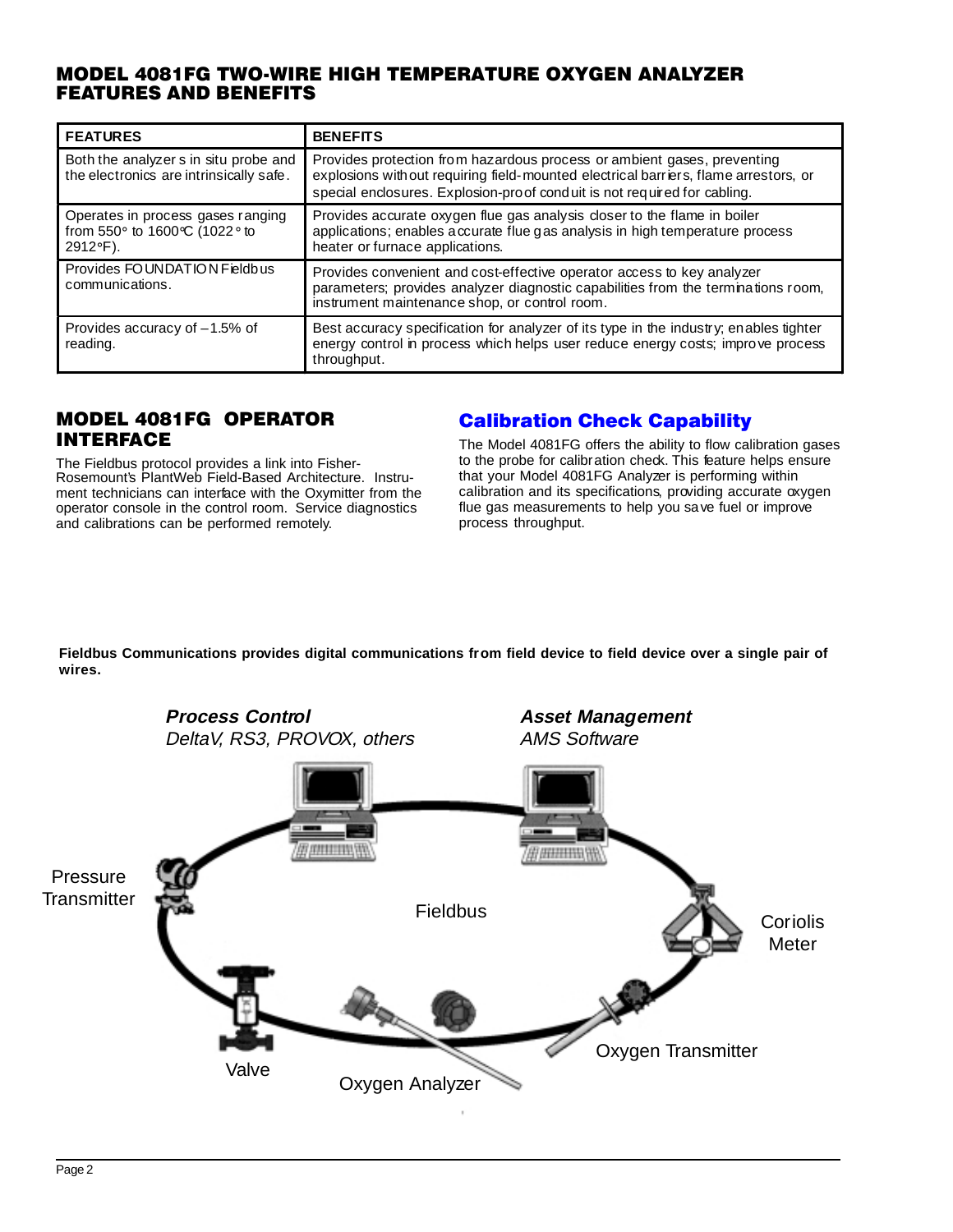#### **SPECIFICATIONS**

| <b>GENERAL</b>                         |                                                                         | <b>ELECTRONICS</b>                                   |                                                                      |  |  |  |  |
|----------------------------------------|-------------------------------------------------------------------------|------------------------------------------------------|----------------------------------------------------------------------|--|--|--|--|
| Net O <sub>2</sub> range:              | $0 - 25%$                                                               | Enclosure:                                           | IP65 (NEMA 4X), weatherproof,                                        |  |  |  |  |
| <b>System accuracy:</b>                | $\pm$ 1.5% of reading or 0.05% O <sub>2</sub>                           |                                                      | and corrosion-resistant                                              |  |  |  |  |
| System speed response in flue gas:     | whichever is greater                                                    | Materials of<br>construction:                        | Low copper aluminum                                                  |  |  |  |  |
|                                        | Initial response - less than 3<br>seconds                               | Ambient temperature<br>limits:                       | $-20^{\circ}$ to 65 $^{\circ}$ C (-4 $^{\circ}$ to 149 $^{\circ}$ F) |  |  |  |  |
|                                        | T90 response - less than 10                                             | <b>Relative humidity:</b>                            | 95% with covers sealed                                               |  |  |  |  |
|                                        | seconds                                                                 | Inputs (from O <sub>2</sub> probe):                  | Two wires - O <sub>2</sub> signal                                    |  |  |  |  |
| <b>PROBE</b>                           |                                                                         |                                                      | Two wires - type B thermocouple                                      |  |  |  |  |
| Lengths:                               | 457 mm (18 in.)                                                         | <b>Isolated Output:</b>                              | <b>Digital Fieldbus</b>                                              |  |  |  |  |
|                                        | 610 mm (24 in.)<br>914 mm (36 in.)                                      | <b>Hazardous area</b>                                |                                                                      |  |  |  |  |
|                                        | 1219 mm (48 in.)                                                        | certification:                                       | Cenelec EEx ia IIC T4 or T5 <sup>(2)</sup><br>(pending)              |  |  |  |  |
| <b>Process temperature</b><br>limits:  | 550° to 1600°C (1022° to                                                |                                                      | NEC Class I Div. I Group B,C,D<br>(pending)                          |  |  |  |  |
|                                        | 2912°F)                                                                 | <b>Power transient</b>                               |                                                                      |  |  |  |  |
| Ambient temperature<br>limits:         | -40 $^{\circ}$ to 149 $^{\circ}$ C (-40 $^{\circ}$ to 300 $^{\circ}$ F) | protection:                                          | <b>IEC 801-4</b>                                                     |  |  |  |  |
| <b>Materials of construction:</b>      |                                                                         | Shipping weight:                                     | 4.5 kg (10 lbs)                                                      |  |  |  |  |
| Process wetted parts:                  |                                                                         |                                                      |                                                                      |  |  |  |  |
| Inner probe:                           | Zirconia                                                                | <b>INFRARED REMOTE CONTROL</b>                       |                                                                      |  |  |  |  |
| <b>Outer protection</b>                |                                                                         | <b>Power requirements:</b>                           | Three AAA batteries                                                  |  |  |  |  |
| tube:                                  | Alumina [1600°C (2912°F) limit]<br>Alloy [900°C (1652°F) limit]         | Hazardous area certification:                        | Cenelec EEx ia IIC                                                   |  |  |  |  |
| Probe junction box: Cast aluminum      |                                                                         |                                                      | Class I Div. I Group A, B, C, D                                      |  |  |  |  |
| Speed of installation/withdrawal:      |                                                                         | <b>Fieldbus Logic</b>                                |                                                                      |  |  |  |  |
|                                        | 25.4 mm (1 in.) per minute                                              | <b>Function Blocks:</b>                              | AI - execution time:<br>75 $msO2$                                    |  |  |  |  |
| Hazardous area certification:          |                                                                         | <b>Power Consumption</b>                             |                                                                      |  |  |  |  |
|                                        | Intrinsically safe per EN50 014                                         | Limits:                                              |                                                                      |  |  |  |  |
|                                        | $(1977)$ , clause $1.3(1)$                                              | <b>Power Consumption</b>                             |                                                                      |  |  |  |  |
| Reference air<br>requirement:          | 100 ml per minute (2.119 scfh) of                                       | of Electronics:                                      | 10 W nominal max.                                                    |  |  |  |  |
|                                        | clean, dry instrument air; 1/4 in.<br>tube fittings                     | <b>Fieldbus Segment Power</b><br><b>Consumption:</b> | 17.5 mA                                                              |  |  |  |  |
| <b>Calibration check gas fittings:</b> |                                                                         |                                                      |                                                                      |  |  |  |  |
|                                        | 1/4 in. tube fittings                                                   |                                                      |                                                                      |  |  |  |  |
| Cabling:                               | Two twisted pairs, shielded                                             |                                                      |                                                                      |  |  |  |  |

<sup>(1)</sup>Thermocouple and O<sub>2</sub> probe cell are both unpowered, developing a millivolt emf, and are considered a "simple apparatus" by certifying agencies.

(2) Dependent on ambient temperature limits.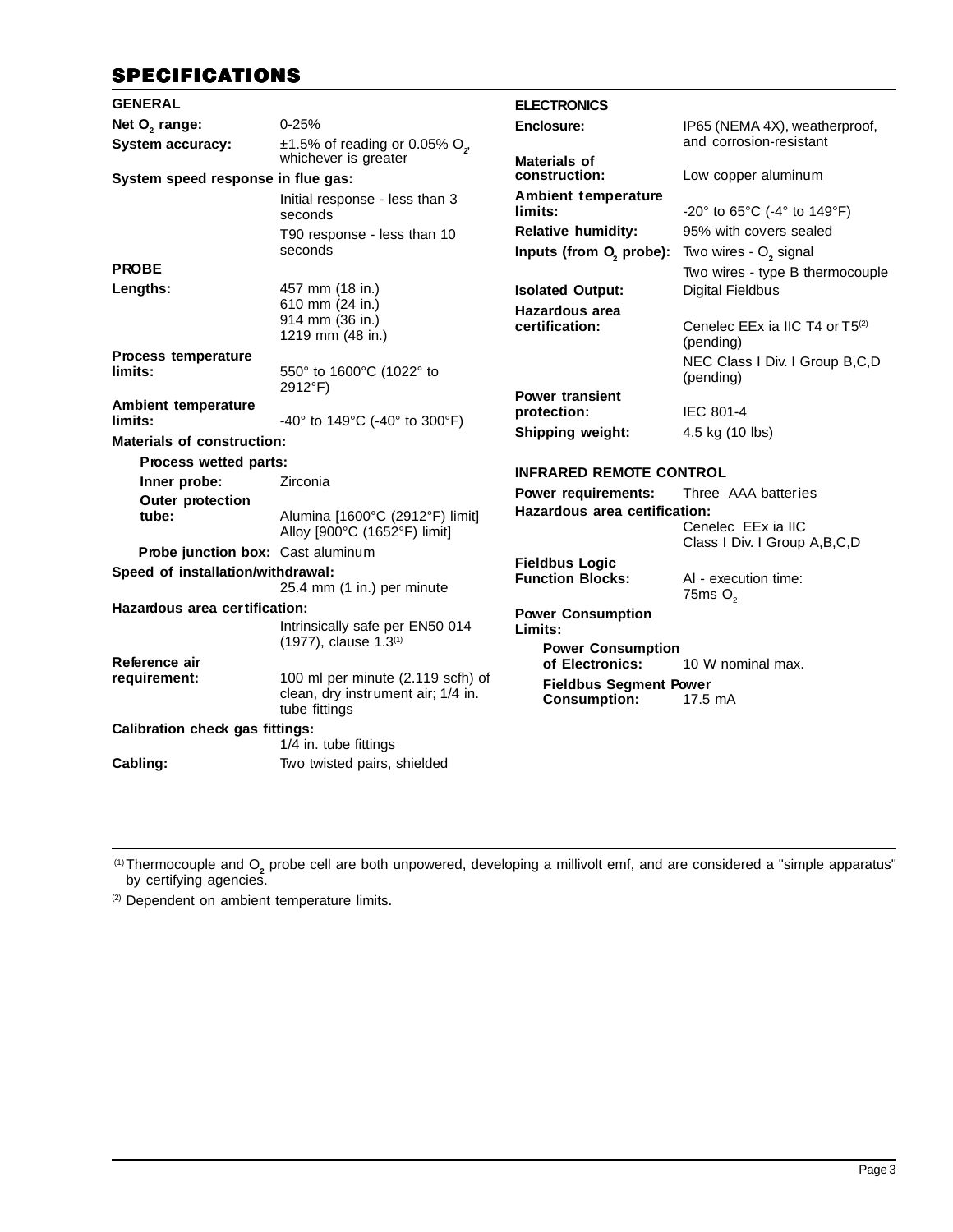#### MODEL 4081FG PROBE MOUNTING DIMENSIONS



MODEL 4081FG ELECTRONICS MOUNTING DIMENSIONS

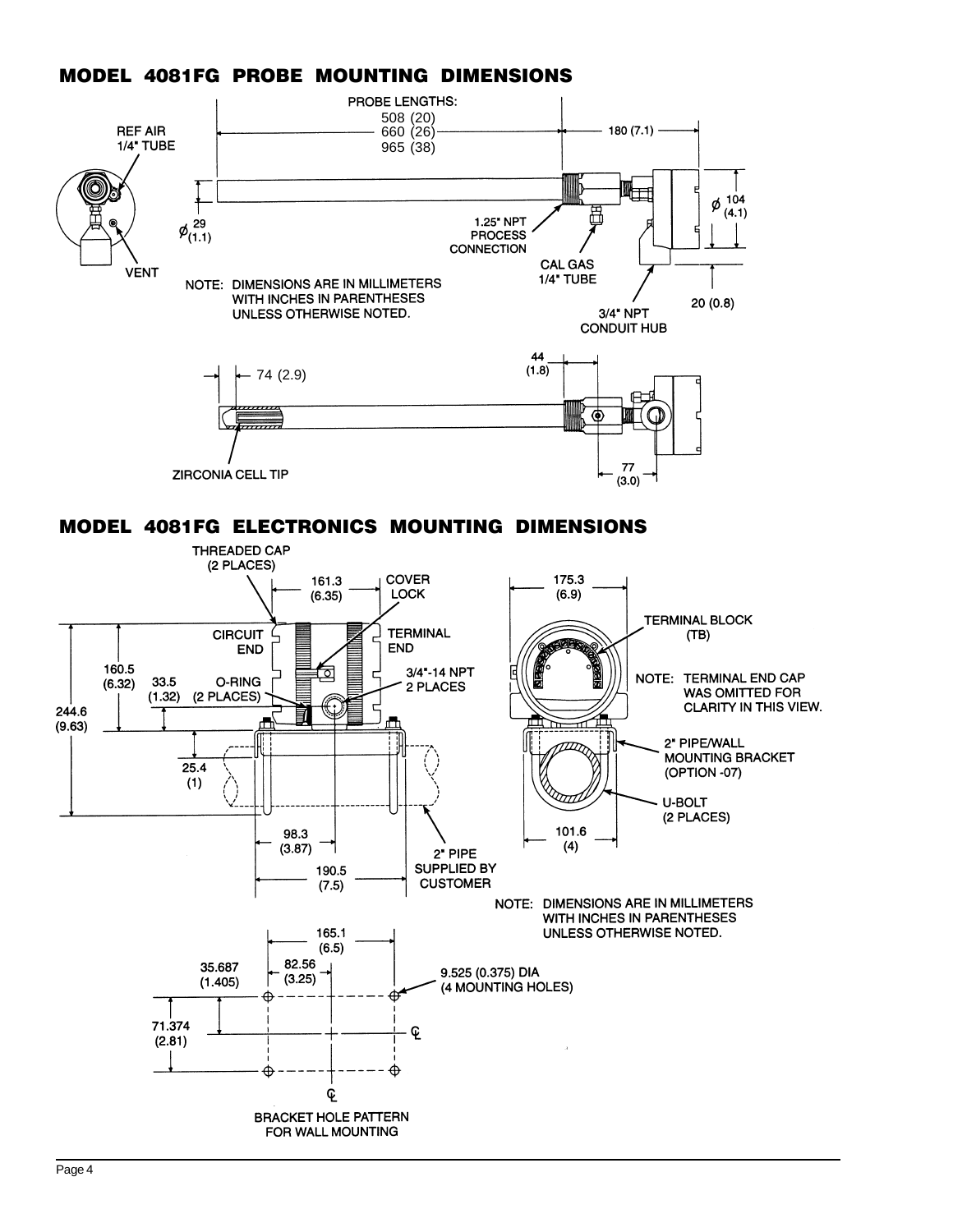#### MODEL 4081FG ORDERING INFORMATION

| 4081FG | High Temperature Oxygen Flue Gas Analyzer |                                              |                                                                                              |                |                                                            |                                    |              |                                              |      |  |      |                          |                            |                                                                                                                                   |
|--------|-------------------------------------------|----------------------------------------------|----------------------------------------------------------------------------------------------|----------------|------------------------------------------------------------|------------------------------------|--------------|----------------------------------------------|------|--|------|--------------------------|----------------------------|-----------------------------------------------------------------------------------------------------------------------------------|
|        |                                           | High Temperature Analyzer - Instruction Book |                                                                                              |                |                                                            |                                    |              |                                              |      |  |      |                          |                            |                                                                                                                                   |
|        |                                           |                                              |                                                                                              |                |                                                            |                                    |              |                                              |      |  |      |                          |                            |                                                                                                                                   |
|        | Code                                      |                                              | Sensing Probe Length                                                                         |                |                                                            |                                    |              |                                              |      |  |      |                          |                            |                                                                                                                                   |
|        | $\mathbf{1}$                              |                                              | 508 mm (20 in.) probe, 1/4 in. tube fittings                                                 |                |                                                            |                                    |              |                                              |      |  |      |                          |                            |                                                                                                                                   |
|        | 2<br>3                                    |                                              | 660 mm (26 in.) probe, 1/4 in. tube fittings<br>965 mm (38 in.) probe, 1/4 in. tube fittings |                |                                                            |                                    |              |                                              |      |  |      |                          |                            |                                                                                                                                   |
|        |                                           |                                              |                                                                                              |                |                                                            |                                    |              |                                              |      |  |      |                          |                            |                                                                                                                                   |
|        |                                           | Code                                         |                                                                                              |                | Probe Outer Tube Material - Maximum Oper ating Temperature |                                    |              |                                              |      |  |      |                          |                            |                                                                                                                                   |
|        |                                           | $\mathbf{1}$                                 |                                                                                              |                | Alumina - 1600°C (2912°F) maximum - 1.25 NPT mounting      |                                    |              |                                              |      |  |      |                          |                            |                                                                                                                                   |
|        |                                           | 2                                            |                                                                                              |                | Inconel Alloy - 900°C (1652°F) maximum - 1.25 NPT mounting |                                    |              |                                              |      |  |      |                          |                            |                                                                                                                                   |
|        |                                           |                                              |                                                                                              | Code           | Mounting Adapter - Stack Side                              |                                    |              |                                              |      |  |      |                          |                            |                                                                                                                                   |
|        |                                           |                                              |                                                                                              | 0              | No adapter plate required uses 1.25 NPT                    |                                    |              |                                              |      |  |      |                          |                            |                                                                                                                                   |
|        |                                           |                                              |                                                                                              | 1              |                                                            |                                    |              |                                              |      |  |      |                          |                            | New flanged installation - Square weld plate with studs (matches "Mounting Adapter" below)                                        |
|        |                                           |                                              |                                                                                              | $\overline{2}$ |                                                            |                                    |              |                                              |      |  |      |                          |                            | Model 450 mounting ("4" must also be chosen under "Mounting Adapter" below)                                                       |
|        |                                           |                                              |                                                                                              | 3              |                                                            |                                    |              |                                              |      |  |      |                          |                            | Competitor's Mount ("5" must also be chosen under "Mounting Adapter" below)                                                       |
|        |                                           |                                              |                                                                                              |                |                                                            |                                    |              |                                              |      |  |      |                          |                            |                                                                                                                                   |
|        |                                           |                                              |                                                                                              |                | Code                                                       |                                    |              | Mounting Adapter - Probe Side                |      |  |      |                          |                            |                                                                                                                                   |
|        |                                           |                                              |                                                                                              |                | 0                                                          |                                    |              | No adapter plate                             |      |  |      |                          |                            |                                                                                                                                   |
|        |                                           |                                              |                                                                                              |                | 1<br>2                                                     |                                    |              | ANSI 2 in. 150 lb flange to 1.25 NPT adapter |      |  |      |                          |                            | DIN to 1.25 NPT adapter (184 mm flange, 145 mm BC with 4 x 18 mm dia. holes)                                                      |
|        |                                           |                                              |                                                                                              |                | 3                                                          |                                    |              |                                              |      |  |      |                          |                            | JIS to 1.25 NPT adapter (155 mm flange, 130 mm BC with 4 x 13 mm dia. holes)                                                      |
|        |                                           |                                              |                                                                                              |                | 4                                                          |                                    |              | Model 450 to 1.25 NPT adapter                |      |  |      |                          |                            |                                                                                                                                   |
|        |                                           |                                              |                                                                                              |                | 5                                                          |                                    |              | Competitor's mounting flange                 |      |  |      |                          |                            |                                                                                                                                   |
|        |                                           |                                              |                                                                                              |                |                                                            |                                    |              |                                              |      |  |      |                          |                            |                                                                                                                                   |
|        |                                           |                                              |                                                                                              |                |                                                            |                                    | Code         |                                              |      |  |      |                          |                            | Electronics & Housing - Intrinsically Safe, NEMA 4X, IP66                                                                         |
|        |                                           |                                              |                                                                                              |                |                                                            |                                    | $\mathbf{1}$ |                                              |      |  |      |                          |                            | 4081 Electronics (Fieldbus-compatible) - CENELEC EExia IIC T5                                                                     |
|        |                                           |                                              |                                                                                              |                |                                                            |                                    | 2<br>3       |                                              |      |  |      |                          |                            | 4081 Electronics (Fieldbus-compatible) - CSA pending<br>4081 Electronics (Fieldbus-compatible) - FM Class I, Div. I, Groups B,C,D |
|        |                                           |                                              |                                                                                              |                |                                                            |                                    |              |                                              |      |  |      |                          |                            |                                                                                                                                   |
|        |                                           |                                              |                                                                                              |                |                                                            |                                    |              |                                              | Code |  |      | <b>Housing Mounting</b>  |                            |                                                                                                                                   |
|        |                                           |                                              |                                                                                              |                |                                                            |                                    |              |                                              | 0    |  |      | Surface or wall mounting |                            |                                                                                                                                   |
|        |                                           |                                              |                                                                                              |                |                                                            |                                    |              | 1                                            |      |  |      |                          | 1/2 to 2 in. pipe mounting |                                                                                                                                   |
|        |                                           |                                              |                                                                                              |                |                                                            |                                    |              |                                              |      |  | Code |                          | Communications             |                                                                                                                                   |
|        |                                           |                                              |                                                                                              |                |                                                            | 0<br>No remote control             |              |                                              |      |  |      |                          |                            |                                                                                                                                   |
|        |                                           |                                              |                                                                                              |                |                                                            | 1<br>Infrared Remote Control (IRC) |              |                                              |      |  |      |                          |                            |                                                                                                                                   |
|        |                                           |                                              |                                                                                              |                |                                                            |                                    |              |                                              |      |  |      |                          |                            |                                                                                                                                   |
|        |                                           |                                              |                                                                                              |                |                                                            |                                    |              |                                              |      |  |      | Code<br>0                | No hardware                | <b>Calibration Accessories</b>                                                                                                    |
|        |                                           |                                              |                                                                                              |                |                                                            |                                    |              |                                              |      |  |      | 1                        |                            | Calibration and reference gas flowmeters and                                                                                      |
|        |                                           |                                              |                                                                                              |                |                                                            |                                    |              |                                              |      |  |      |                          |                            | reference air pressure regulator                                                                                                  |
|        |                                           |                                              |                                                                                              |                |                                                            |                                    |              |                                              |      |  |      |                          |                            |                                                                                                                                   |
|        |                                           |                                              |                                                                                              |                |                                                            |                                    |              |                                              |      |  |      |                          | Code                       | <b>Armored Cable Length</b>                                                                                                       |
|        |                                           |                                              |                                                                                              |                |                                                            |                                    |              |                                              |      |  |      |                          | 00<br>11                   | No cable                                                                                                                          |
|        |                                           |                                              |                                                                                              |                |                                                            |                                    |              |                                              |      |  |      |                          | 12                         | 6 m (20 ft)<br>12 m (40 ft)                                                                                                       |
|        |                                           |                                              |                                                                                              |                |                                                            |                                    |              |                                              |      |  |      |                          | 13                         | $18 \text{ m} (60 \text{ ft})$                                                                                                    |
|        |                                           |                                              |                                                                                              |                |                                                            |                                    |              |                                              |      |  |      |                          | $\overline{14}$            | $24 \text{ m} (80 \text{ ft})$                                                                                                    |
|        |                                           |                                              |                                                                                              |                |                                                            |                                    |              |                                              |      |  |      |                          | 15                         | 30 m (100 ft)                                                                                                                     |
|        |                                           |                                              |                                                                                              |                |                                                            |                                    |              |                                              |      |  |      |                          | 16                         | 45 m (150 ft)                                                                                                                     |
|        |                                           |                                              |                                                                                              |                |                                                            |                                    |              |                                              |      |  |      |                          | 17                         | 61 m $(200 ft)$                                                                                                                   |
|        |                                           |                                              |                                                                                              |                |                                                            |                                    |              |                                              |      |  |      |                          | 18                         | 91 m (300 ft)                                                                                                                     |
|        |                                           |                                              |                                                                                              |                |                                                            |                                    |              |                                              |      |  |      |                          | 19                         | 122 m (400 ft)                                                                                                                    |
|        |                                           |                                              |                                                                                              |                |                                                            |                                    |              |                                              |      |  |      |                          | 20                         | 152 m (500 ft)                                                                                                                    |
|        |                                           |                                              |                                                                                              |                |                                                            |                                    |              |                                              |      |  |      |                          |                            |                                                                                                                                   |
| 4081FG | 2                                         |                                              |                                                                                              | 0              | 0                                                          |                                    |              |                                              |      |  |      | $\overline{2}$           | 11                         | Example                                                                                                                           |